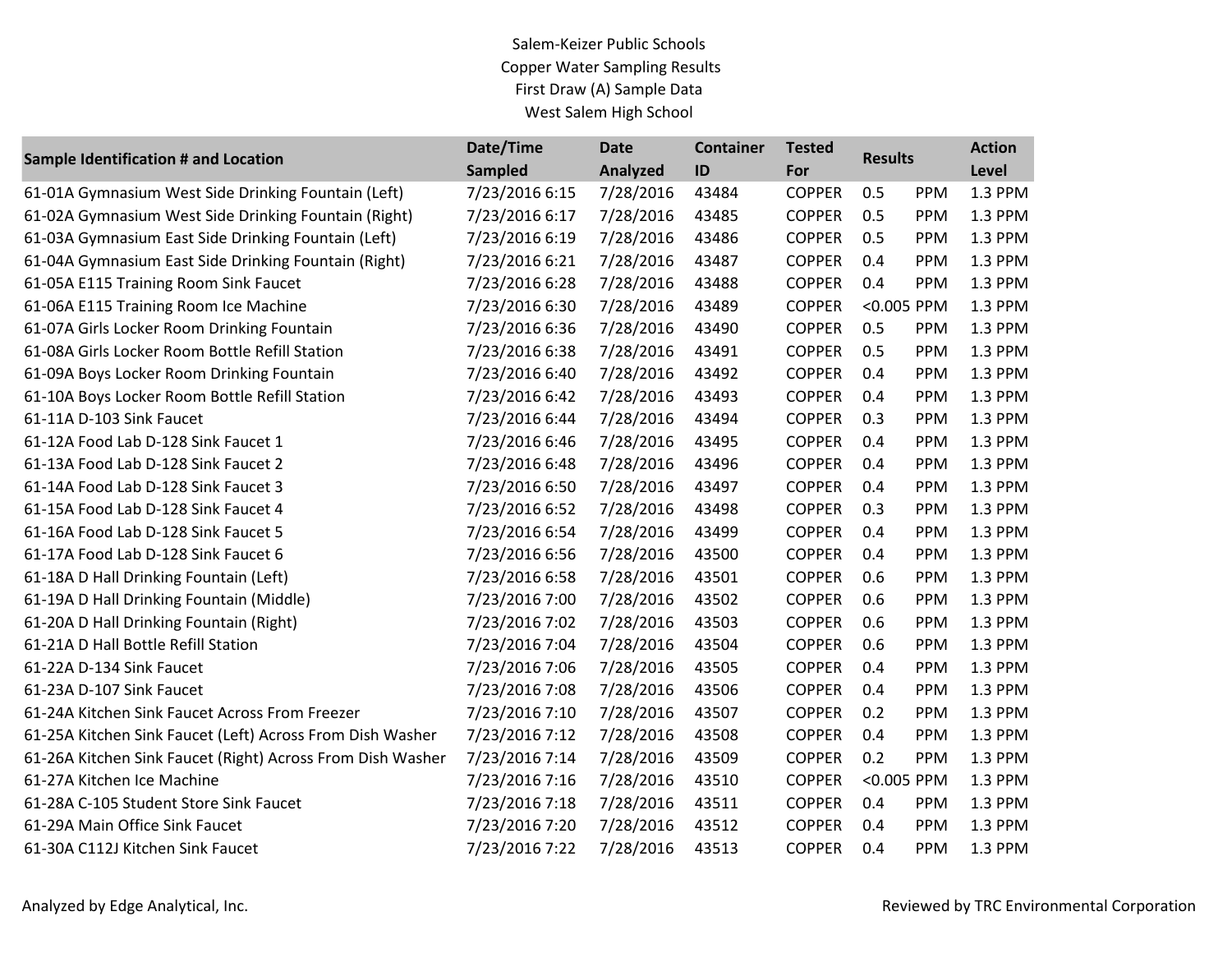| <b>Sample Identification # and Location</b>       | Date/Time      | <b>Date</b> | <b>Container</b> | <b>Tested</b> | <b>Results</b> |            | <b>Action</b> |
|---------------------------------------------------|----------------|-------------|------------------|---------------|----------------|------------|---------------|
|                                                   | <b>Sampled</b> | Analyzed    | ID               | For           |                |            | Level         |
| 61-31A C112F Student Health Sink Faucet           | 7/23/2016 7:24 | 7/28/2016   | 43514            | <b>COPPER</b> | 0.4            | <b>PPM</b> | 1.3 PPM       |
| 61-32A B-113 Sink Faucet                          | 7/23/2016 7:26 | 7/28/2016   | 43515            | <b>COPPER</b> | 0.4            | <b>PPM</b> | 1.3 PPM       |
| 61-33A B-112 Sink Faucet                          | 7/23/2016 7:28 | 7/28/2016   | 43516            | <b>COPPER</b> | 0.4            | <b>PPM</b> | 1.3 PPM       |
| 61-34A B Hall Drinking Fountain (Left)            | 7/23/2016 7:30 | 7/28/2016   | 43517            | <b>COPPER</b> | 0.5            | <b>PPM</b> | 1.3 PPM       |
| 61-35A B Hall Drinking Fountain (Right)           | 7/23/2016 7:32 | 7/28/2016   | 43518            | <b>COPPER</b> | 0.5            | <b>PPM</b> | 1.3 PPM       |
| 61-36A B-104 Sink Faucet                          | 7/23/2016 7:34 | 7/28/2016   | 43519            | <b>COPPER</b> | 0.3            | <b>PPM</b> | 1.3 PPM       |
| 61-37A B-105 Sink Faucet                          | 7/23/2016 7:36 | 7/28/2016   | 43520            | <b>COPPER</b> | 0.5            | <b>PPM</b> | 1.3 PPM       |
| 61-38A A116/117 Sink Faucet East Wall             | 7/23/2016 7:38 | 7/28/2016   | 43521            | <b>COPPER</b> | 0.6            | <b>PPM</b> | 1.3 PPM       |
| 61-39A A116/117 Sink Faucet South Wall            | 7/23/2016 7:40 | 7/28/2016   | 43522            | <b>COPPER</b> | 0.3            | <b>PPM</b> | 1.3 PPM       |
| 61-40A A115 Sink Faucet North Wall                | 7/23/2016 7:42 | 7/28/2016   | 43523            | <b>COPPER</b> | 0.6            | <b>PPM</b> | 1.3 PPM       |
| 61-41A A115 Sink Faucet East Wall                 | 7/23/2016 7:44 | 7/28/2016   | 43524            | <b>COPPER</b> | 0.6            | <b>PPM</b> | 1.3 PPM       |
| 61-42A A Hall Drinking Fountain (Left)            | 7/23/2016 7:46 | 7/28/2016   | 43525            | <b>COPPER</b> | 0.6            | <b>PPM</b> | 1.3 PPM       |
| 61-43A A Hall Drinking Fountain (Right)           | 7/23/2016 7:48 | 7/28/2016   | 43526            | <b>COPPER</b> | 0.6            | <b>PPM</b> | 1.3 PPM       |
| 61-44A A102 Drinking Fountain                     | 7/23/2016 7:50 | 7/28/2016   | 43527            | <b>COPPER</b> | 0.8            | <b>PPM</b> | 1.3 PPM       |
| 61-45A A102C Instrument Storage Sink Faucet       | 7/23/2016 7:52 | 7/28/2016   | 43528            | <b>COPPER</b> | 0.5            | <b>PPM</b> | 1.3 PPM       |
| 61-46A A101 Drinking Fountain                     | 7/23/2016 7:54 | 7/28/2016   | 43529            | <b>COPPER</b> | 1.0            | <b>PPM</b> | 1.3 PPM       |
| 61-47A A100 Drinking Fountain                     | 7/23/2016 7:56 | 7/28/2016   | 43530            | <b>COPPER</b> | 1.0            | <b>PPM</b> | 1.3 PPM       |
| 61-48A 2nd Floor B Hall Drinking Fountain (Left)  | 7/23/2016 7:58 | 7/28/2016   | 43531            | <b>COPPER</b> | 0.6            | <b>PPM</b> | 1.3 PPM       |
| 61-49A 2nd Floor B Hall Drinking Fountain (Right) | 7/23/2016 8:00 | 7/28/2016   | 43532            | <b>COPPER</b> | 0.6            | <b>PPM</b> | 1.3 PPM       |
| 61-50A B-202 Sink Faucet                          | 7/23/2016 8:02 | 7/28/2016   | 43533            | <b>COPPER</b> | 0.3            | <b>PPM</b> | 1.3 PPM       |
| 61-51A B-202 Sink Faucet                          | 7/23/2016 8:04 | 7/28/2016   | 43534            | <b>COPPER</b> | 0.3            | <b>PPM</b> | 1.3 PPM       |
| 61-52A B-203 Sink Faucet (Right)                  | 7/23/2016 8:06 | 7/28/2016   | 43535            | <b>COPPER</b> | 0.4            | <b>PPM</b> | 1.3 PPM       |
| 61-53A B-203 Sink Faucet (Left)                   | 7/23/2016 8:08 | 7/28/2016   | 43536            | <b>COPPER</b> | 0.3            | <b>PPM</b> | 1.3 PPM       |
| 61-54A B-209 Sink Faucet                          | 7/23/2016 8:10 | 7/28/2016   | 43537            | <b>COPPER</b> | 0.4            | <b>PPM</b> | 1.3 PPM       |
| 61-55A Library Hall Drinking Fountain (Left)      | 7/23/2016 8:12 | 7/28/2016   | 43538            | <b>COPPER</b> | 0.8            | <b>PPM</b> | 1.3 PPM       |
| 61-56A Library Hall Drinking Fountain (Right)     | 7/23/2016 8:14 | 7/28/2016   | 43539            | <b>COPPER</b> | 0.7            | <b>PPM</b> | 1.3 PPM       |
| 61-57A Library Workroom C202 Sink Faucet          | 7/23/2016 8:16 | 7/28/2016   | 43540            | <b>COPPER</b> | 0.4            | <b>PPM</b> | 1.3 PPM       |
| 61-58A D-203 Sink Faucet                          | 7/23/2016 8:18 | 7/28/2016   | 43541            | <b>COPPER</b> | 0.4            | <b>PPM</b> | 1.3 PPM       |
| 61-59A D-227 Sink Faucet (Left)                   | 7/23/2016 8:20 | 7/28/2016   | 43542            | <b>COPPER</b> | 0.4            | <b>PPM</b> | 1.3 PPM       |
| 61-60A D-227 Sink Faucet (Right)                  | 7/23/2016 8:22 | 7/28/2016   | 43543            | <b>COPPER</b> | 0.4            | <b>PPM</b> | 1.3 PPM       |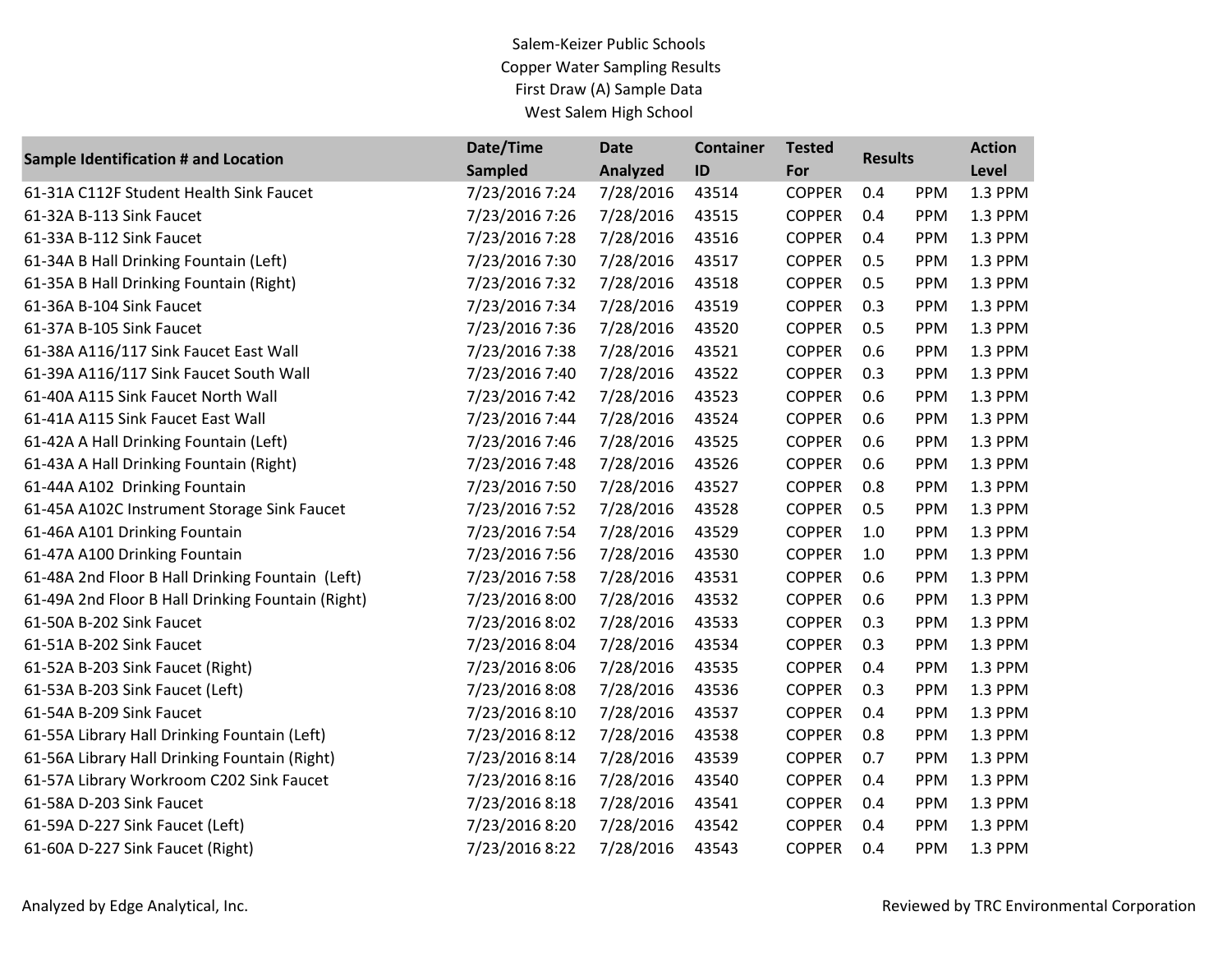| <b>Sample Identification # and Location</b>               | Date/Time      | Date      | Container | <b>Tested</b> | <b>Results</b> |            | <b>Action</b> |
|-----------------------------------------------------------|----------------|-----------|-----------|---------------|----------------|------------|---------------|
|                                                           | <b>Sampled</b> | Analyzed  | ID        | <b>For</b>    |                |            | Level         |
| 61-61A D-226 Sink Faucet                                  | 7/23/2016 8:24 | 7/28/2016 | 43544     | <b>COPPER</b> | 0.4            | <b>PPM</b> | 1.3 PPM       |
| 61-62A D-225 Sink Faucet                                  | 7/23/2016 8:26 | 7/28/2016 | 43545     | <b>COPPER</b> | 0.4            | <b>PPM</b> | 1.3 PPM       |
| 61-64A D Wing Drinking Fountain (Left)                    | 7/23/2016 8:28 | 7/28/2016 | 43546     | <b>COPPER</b> | 0.5            | <b>PPM</b> | 1.3 PPM       |
| 61-65A D Wing Drinking Fountain (Right)                   | 7/23/2016 8:30 | 7/28/2016 | 43547     | <b>COPPER</b> | 0.5            | <b>PPM</b> | 1.3 PPM       |
| 61-66A Upper Gymnasium Drinking Fountain (Left)           | 7/23/2016 8:32 | 7/28/2016 | 43548     | <b>COPPER</b> | 0.4            | <b>PPM</b> | 1.3 PPM       |
| 61-67A Upper Gymnasium Drinking Fountain (Right)          | 7/23/2016 8:34 | 7/28/2016 | 43549     | <b>COPPER</b> | 0.5            | <b>PPM</b> | 1.3 PPM       |
| 61-68A 2nd Floor Gymnasium Snack Bar Sink Faucet          | 7/23/2016 8:36 | 7/28/2016 | 43550     | <b>COPPER</b> | 0.4            | <b>PPM</b> | 1.3 PPM       |
| 61-69A Gymnasium Hall Drinking Fountain 2nd Floor         | 7/23/2016 8:38 | 7/28/2016 | 43551     | <b>COPPER</b> | 0.4            | <b>PPM</b> | 1.3 PPM       |
| 61-70A 1st Floor Gymnasium Hall Drinking Fountain (Left)  | 7/23/2016 6:24 | 7/28/2016 | 43552     | <b>COPPER</b> | 0.5            | <b>PPM</b> | 1.3 PPM       |
| 61-71A 1st Floor Gymnasium Hall Drinking Fountain (Right) | 7/23/2016 6:26 | 7/28/2016 | 43553     | <b>COPPER</b> | 0.5            | <b>PPM</b> | 1.3 PPM       |
| 61-72A Outside Snack Shack Drinking Fountain (Left)       | 7/23/2016 8:43 | 7/28/2016 | 43554     | <b>COPPER</b> | 0.7            | <b>PPM</b> | 1.3 PPM       |
| 61-73A Outside Snack Shack Drinking Fountain (Right)      | 7/23/2016 8:45 | 7/28/2016 | 43555     | <b>COPPER</b> | 0.7            | <b>PPM</b> | 1.3 PPM       |
| 61-74A Outside Snack Shack Inside                         | 7/23/2016 8:47 | 7/28/2016 | 43556     | <b>COPPER</b> | 0.3            | <b>PPM</b> | 1.3 PPM       |

EPA Action Level for Copper in Schools is 1.3 PPM

**SKPS Action Level for Copper is 1.3 PPM**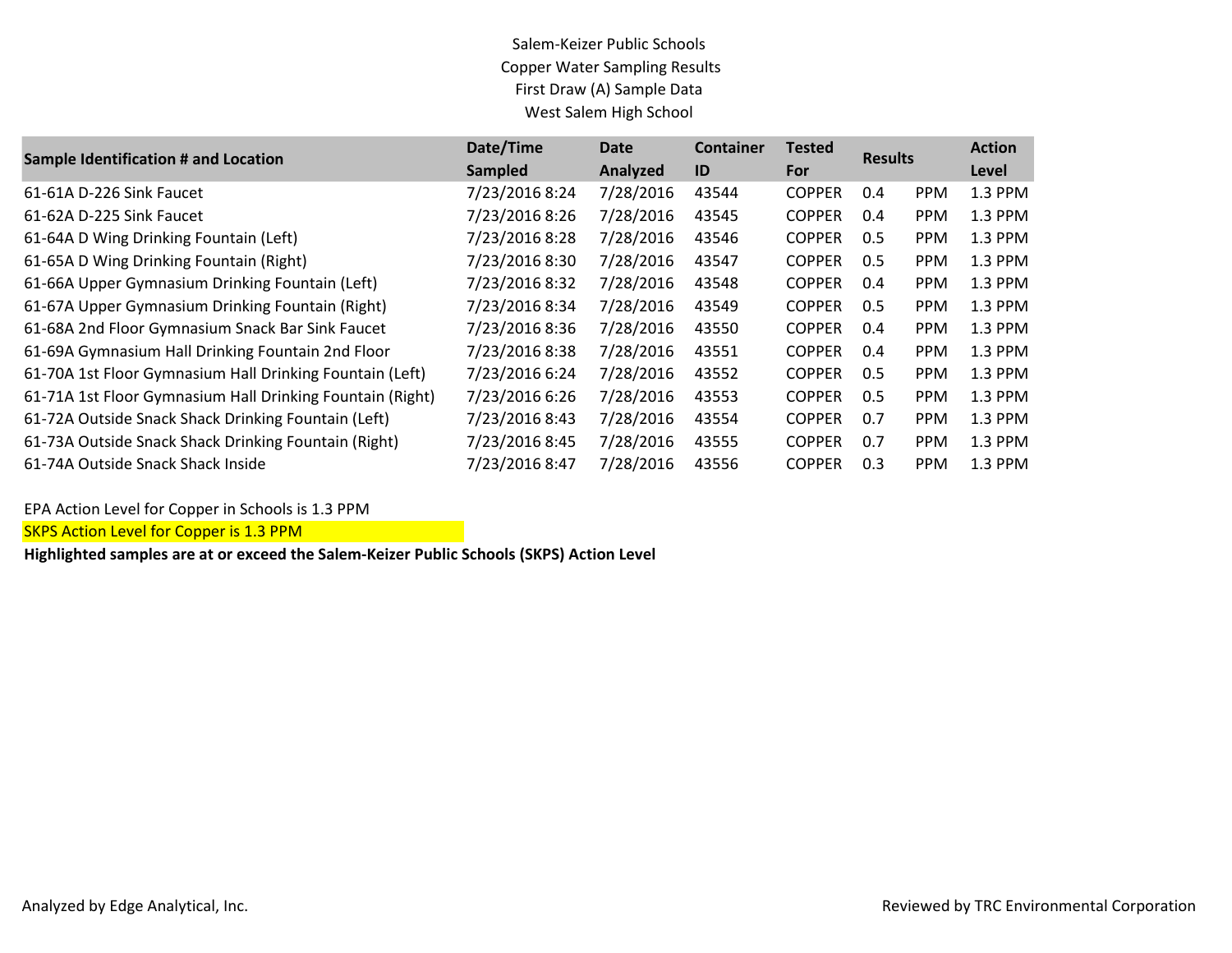| Sample Identification # and Location | Date/Time      | <b>Date</b> | <b>Container</b><br><b>Tested</b> |     | <b>Results</b> | <b>Action</b> |
|--------------------------------------|----------------|-------------|-----------------------------------|-----|----------------|---------------|
|                                      | <b>Sampled</b> | Analyzed    | -ID                               | For |                | Level         |
| 61-63A D-224 Sink Faucet             | 9/29/2016 4:54 | 10/3/2016   | 59447                             |     | COPPER 0.4 PPM | 1.3 PPM       |

EPA Action Level for Copper in Schools is 1.3 PPM

**SKPS Action Level for Copper is 1.3 PPM**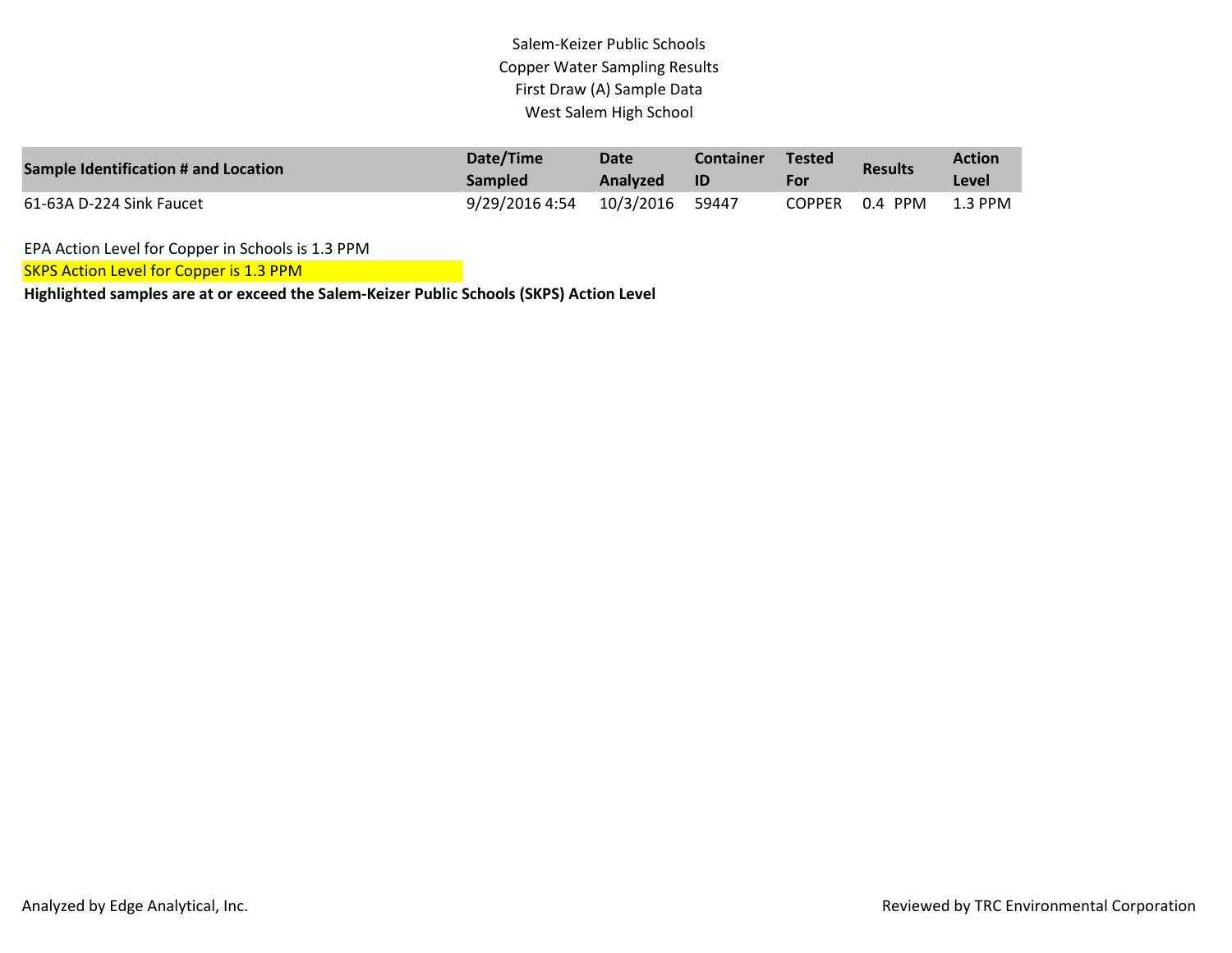| <b>Sample Identification # and Location</b>       | Date/Time      | Date            | <b>Container</b> | <b>Tested</b> | <b>Results</b> | Action  |
|---------------------------------------------------|----------------|-----------------|------------------|---------------|----------------|---------|
|                                                   | <b>Sampled</b> | <b>Analyzed</b> | ID               | For           |                | Level   |
| 061-75A 2nd Floor Gym Hall Bottle Filler w/76     | 1/6/2017 7:15  | 1/9/2017        | 794              | <b>COPPER</b> | 0.5 PPM        | 1.3 PPM |
| 061-76A 2nd Floor Gym Hall Drinking Fountain w/75 | 1/6/2017 7:15  | 1/9/2017        | 795              | <b>COPPER</b> | 0.4 PPM        | 1.3 PPM |

EPA Action Level for Copper in Schools is 1.3 PPM

**SKPS Action Level for Copper is 1.3 PPM**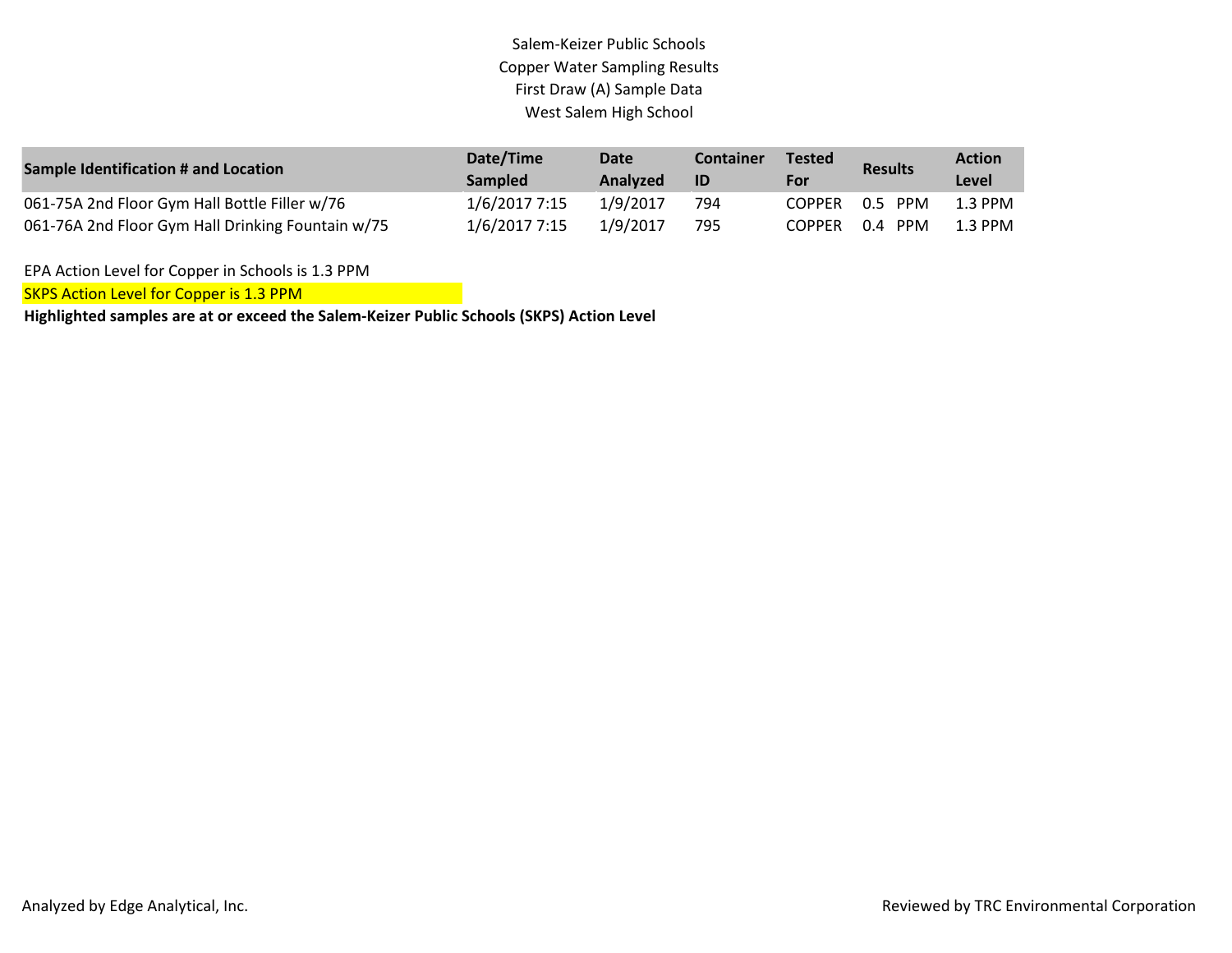| Sample Identification # and Location        | Date/Time      | Date     | <b>Container</b> | <b>Tested</b> | <b>Results</b> | <b>Action</b> |
|---------------------------------------------|----------------|----------|------------------|---------------|----------------|---------------|
|                                             | <b>Sampled</b> | Analyzed | -ID              | For           |                | Level         |
| 061-77A 2nd Floor B Hall Bottle Filler w/78 | 4/28/2017 6:32 | 5/2/2017 | 22384            | COPPER        | 0.2 PPM        | 1.3 PPM       |
| 061-78A 2nd Floor B Hall Bottle Filler w/78 | 4/28/2017 6:33 | 5/2/2017 | 22385            | <b>COPPER</b> | 0.2 PPM        | 1.3 PPM       |

EPA Action Level for Copper in Schools is 1.3 PPM

**SKPS Action Level for Copper is 1.3 PPM**